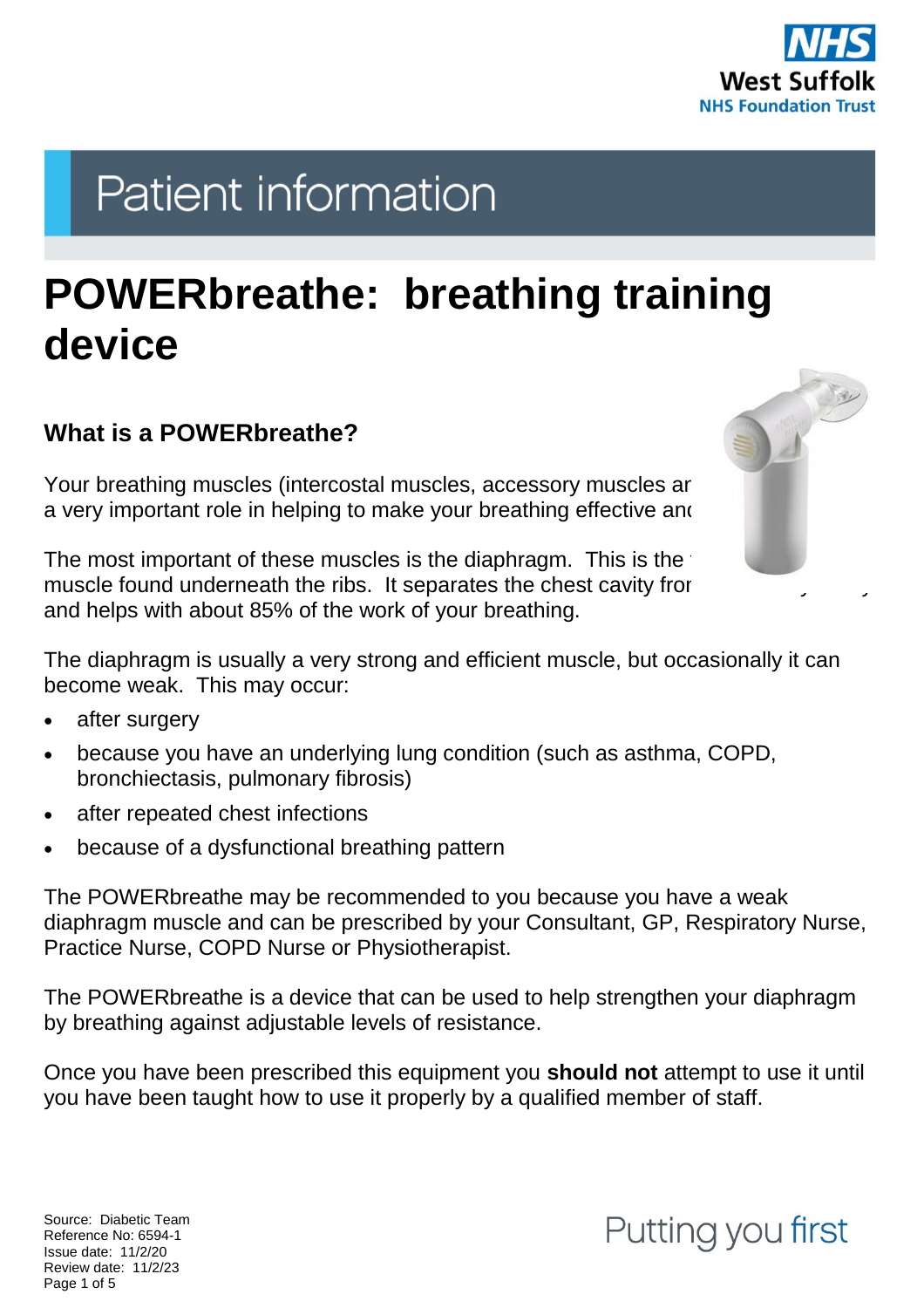#### **Prior to using the POWERbreathe**

Before attempting to use this device you should have been taught some exercises by your physiotherapist to strengthen your diaphragm muscle.

#### **Tummy breathing technique**

You can carry this exercise out in either lying, side-lying, sitting or standing - your physiotherapist will guide you as to which position they want you to use.

Firstly make sure that your back is well supported and that your shoulders are relaxed

Place your hand on your tummy, just underneath your ribcage. Your hand should be placed lightly here so that you don't impede the movement of your diaphragm.

You should feel your tummy moving up and down as you take normal sized, relaxed breaths in and out. As you breathe in your tummy should rise and as you breathe out it should fall.

This exercise should be practiced for ……. minutes at a time, ……. times per day to help strengthen your diaphragm.

As your strength improves your physiotherapist will increase the length of time and also the position in which you carry out the exercise. This will help to make the exercise more difficult.

Once you have improved the initial strength of your diaphragm, you may then be introduced to the POWERbreathe to continue your resistance training.

#### **Use of POWERbreathe to strengthen your diaphragm**

When starting to use the POWERbreathe you should always begin with it on its lowest resistance.

- 1. Find somewhere to either lie or sit comfortably with your back supported (as directed by your physiotherapist).
- 2. Make sure that your shoulders are relaxed.
- 3. Make sure that the POWERbreathe device is on its **lowest** resistance setting. If you set the resistance too high then you could be training the wrong muscles or could make yourself feel anxious.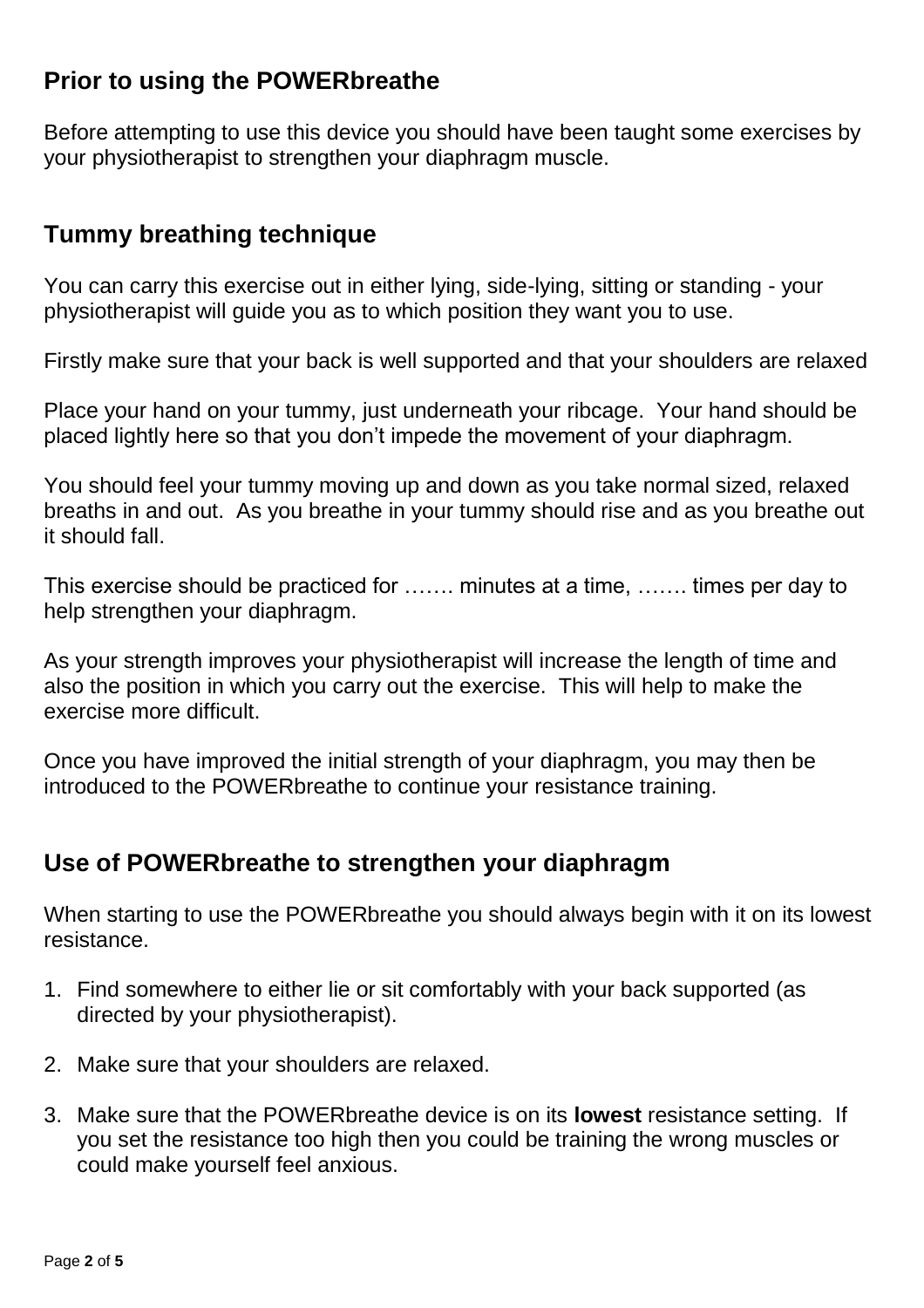4. Holding the handle grip in your hand, place the mouthpiece fully into your mouth so that the outer shield is between your lips and your gums (your teeth resting on the inner shield).



This should give you a good airtight seal and from the outside you should not be able to see any part of the mouthpiece (as pictured above).

5. Keeping the mouthpiece in your mouth, place the nose clip on so that it closes both nostrils. If you find this uncomfortable, or claustrophobic, then you can pinch your nostrils together using your index finger and thumb instead (as if holding your nose).

You may find that the steps 4 and 5 make you a little bit anxious as your breathing may feel a little more difficult than usual, so don't be afraid to remove the mouthpiece and nose clip and keep trying these two steps until you feel more confident.

- 6. Once you feel happy and comfortable you should practice using the device by taking normal sized, relaxed breaths in and out through the device. These should be done using your tummy breathing method (as indicated on page 2 of this leaflet), as this means you will be training your diaphragm muscle correctly.
- 7. If however you find that you are breathing more from the top part of your chest, it may be that the resistance is set too high or that you need to do some more tummy breathing exercises without the POWERbreathe first.
- 8. Otherwise, if you are able to maintain your tummy breathing with the device in your mouth then you should start by practicing with it little and often (as prescribed by your physiotherapist).

Over time, the length of use and resistance can be increased by your physiotherapist as is appropriate.

If at any point you feel unwell or experience any unusual symptoms, when using the POWERbreathe, then please stop using the device immediately and speak to your physiotherapist.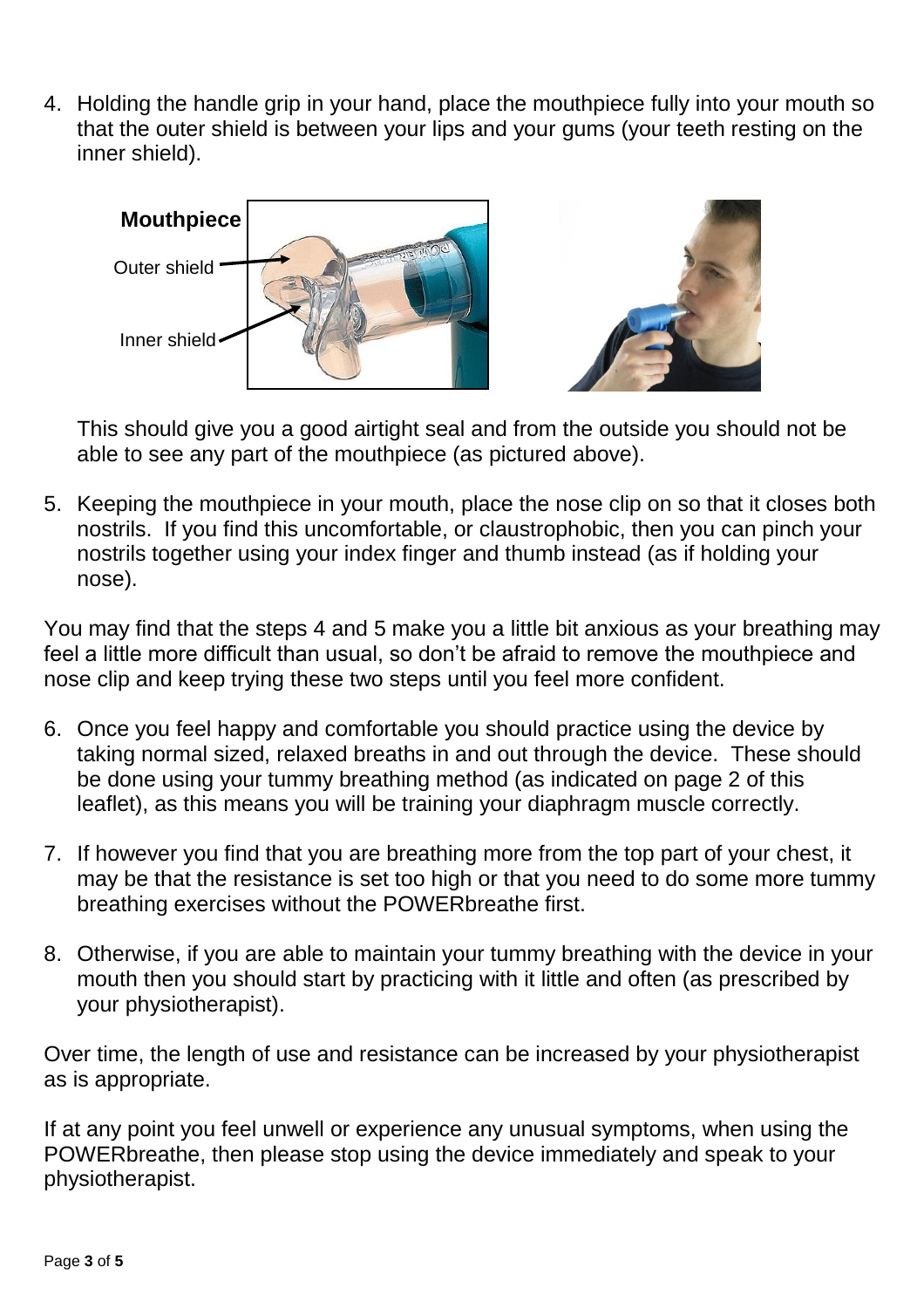#### **Continuing on with the POWERbreathe**

Once you have gained good diaphragmatic strength by progressing your use of the POWERbreathe through lying, sitting and then standing, you may wish to start using it for more strenuous activities such as walking, cycling or even running.

Your physiotherapist will be happy to guide you on this, so please discuss this with them.

#### **Cleaning your POWERbreathe**

Your POWERbreathe **is not suitable** to be cleaned by boiling in water and must not be placed in the dishwasher, oven or microwave.

It is important to clean your POWERbreathe regularly to avoid any accumulation of dirt which may affect the working of the device, but also to reduce the chance of bacteria build-up.

A few times a week, soak your entire POWERbreathe unit, including the mouthpiece, in warm water for about 10 minutes. It is often advisable to give the mouthpiece a gentle scrub with a soft toothbrush. Then rinse it under warm, running water. Shake off any excess water and leave it to air dry.

Once a week perform the same procedure as above but use a mild cleansing tablet (denture cleaner) in the bowl of water. Again, after soaking it for 10 minutes, rinse under running water and allow to air dry.

#### **Useful contacts**

#### **For Pulmonary Rehabilitation:**

Suffolk Community Healthcare Care Co-ordination Centre (CCC)

Tel: 0300 123 2425

#### **For Physiotherapy:**

Physiotherapy Department West Suffolk NHS Foundation Trust Hardwick Lane, Bury St. Edmunds, Suffolk, IP33 2QZ

Tel: 01284 713300